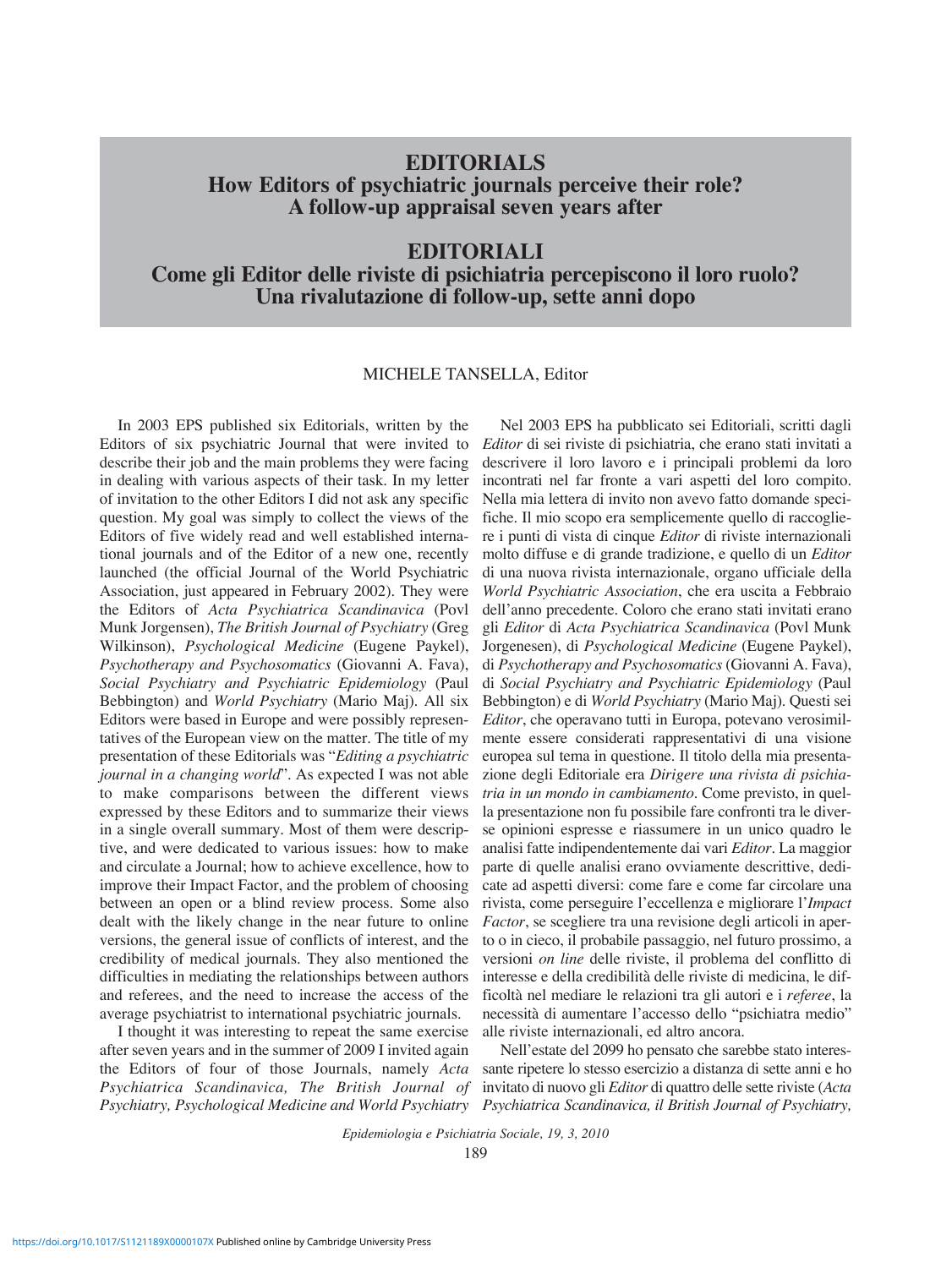#### *M. Tansella*

to describe again their perception of the Editor's job. This time, in my letter of invitation, I specified that I would have liked to have their views on the following five topics:

- To what extent the situation has changed, in these seven years? From your privileged position can you described any changes that have occurred in scientific approach, in the topics more frequently investigated, in the quality of papers submitted, and in the policies adopted in various countries for promoting research in mental health?
- To what extent the predictions made seven years ago by you and other Editors have been confirmed?
- From your perspective what are the main differences between European and North American psychiatric Journals? Do they reflect different approaches in conducting psychiatric research between the two sides of the Atlantic?
- Try to look ahead: How will your Journal look like in five years time?
- Jens Frederik Refeldt, an outstanding Danish scientist, wrote in 2001 that "*science is not science until it has been published*". One of the scopes of scientific biomedical research is to improve the treatment and the outcome of diseases. We could perhaps say, stimulated by the Refeldt's statement, that a scientific discovery is confirmed as a discovery when is shown to improve everyday clinical practice. In relation to mental disorders how can we improve the implementation in mental health care of new discoveries, and there is a role for scientific psychiatric journals for facilitating and stimulating this improvement?

Perhaps not surprisingly, the Editors' reactions to this more structured, second invitation have not changed very much, compared with those following the first unstructured request. The five questions schema has not been followed and each Editor preferred to develop his own schema in structuring his reflections.

Povl Munk Jorgensen (2010) dedicated his Editorial to discuss "*the increasingly infiltrating mutual mistrust and paranoia in publishing - thinking of authors as potential cheaters and criminals, or persons behaving unethically to gain money and prestige*". It asked himself if it is true that part of the time and energy of an Editor is presently spent in handling the risk of cheat, fraud, unethical behavior, biases and other irregularities among authors and reviewers. Moreover, in considering if this is becoming more important than the science and the research published. The reply was given some years ago to the present Editor of *Acta* by the now retired managing director of the company publishing that Journal: "*Your responsibility is to give the contents of the Acta Psychiatrica Scandinavica the highest possible quality. The rest … will be taken care of in the publishing*

*Psychological Medicine e World Psychiatry*) a descrivere nuovamente la percezione che essi hanno del loro lavoro. Questa volta, nella mia lettera di invito, ho specificato cinque punti sui quali avrei voluto avere la loro opinione:

- In che misura la situazione era cambiata, in questi sette anni? Quali erano stati, visti dal loro osservatorio privilegiato, i principali cambiamenti negli approcci scientifici, nei temi più frequentemente fatti oggetto di ricerca, nella qualità dei lavori inviati per la pubblicazione, nelle politiche adottate nei vari Paesi per promuovere la ricerca sulla salute mentale?
- In che misura le previsioni fatte sette anni prima erano state confermate?
- Quali erano le differenze, viste dalla loro prospettiva, tra riviste europee e riviste americane? Riflettevano queste differenze approcci diversi nella ricerca scientifica, nei due versanti dell'Atlantico?
- Provate a guardare avanti. Come sarà la vostra rivista tra cinque anni?
- Jens Frederik Refeldt, un famoso scienziato danese, nel 2001 ha scritto: *la scienza non è scienza fino a che non è pubblicata*. Uno degli scopi della ricerca scientifica biomedica è migliorare il trattamento e l'esito delle malattie. Potremmo allora dire, parafrasando Refeldt, che una scoperta scientifica si conferma come scoperta quando si può provare che essa ha migliorato la pratica clinica quotidiana. Per quanto riguarda i disturbi mentali come possiamo migliorare l'implementazione nella pratica clinica delle nuove scoperte e le riviste scientifiche possono avere un ruolo nel migliorare questa implementazione?

Le reazioni degli *Editor* a questo secondo, più strutturato invito non sono cambiate di molto rispetto alla prima volta, nella quale non era stata posta alcuna domanda specifica. Lo schema suggerito dalle suddette cinque domande non è stato, infatti, seguito e ciascun *Editor* ha preferito strutturare le sue riflessioni secondo un suo schema.

Povl Munk Jorgensen (2010) ha dedicato il suo Editoriale alla discussione della crescente, reciproca paranoica sospettosità tra *Editor* ed autori, che fa pensare ai primi che i secondi siano potenziali imbroglioni e criminali, o persone che si comportano in modo non etico per guadagnare denaro e prestigio. Egli si è chiesto allora in quale misura sia vero che una parte importante del tempo e dell'energia di un *Editor* siano attualmente spesi per fronteggiare il rischio di imbrogli, di frodi, di comportamenti non etici e di altre irregolarità, da parte di autori e di *referee* e se ciò non sia per caso diventato più importante della scienza e della ricerca. La risposta è stata data all'attuale *Editor* di *Acta*, qualche anno fa, dal direttore della casa editrice, ora in pensione: *la sua responsabilità, in quanto Editor, è assicurare il massimo di qualità a ciò*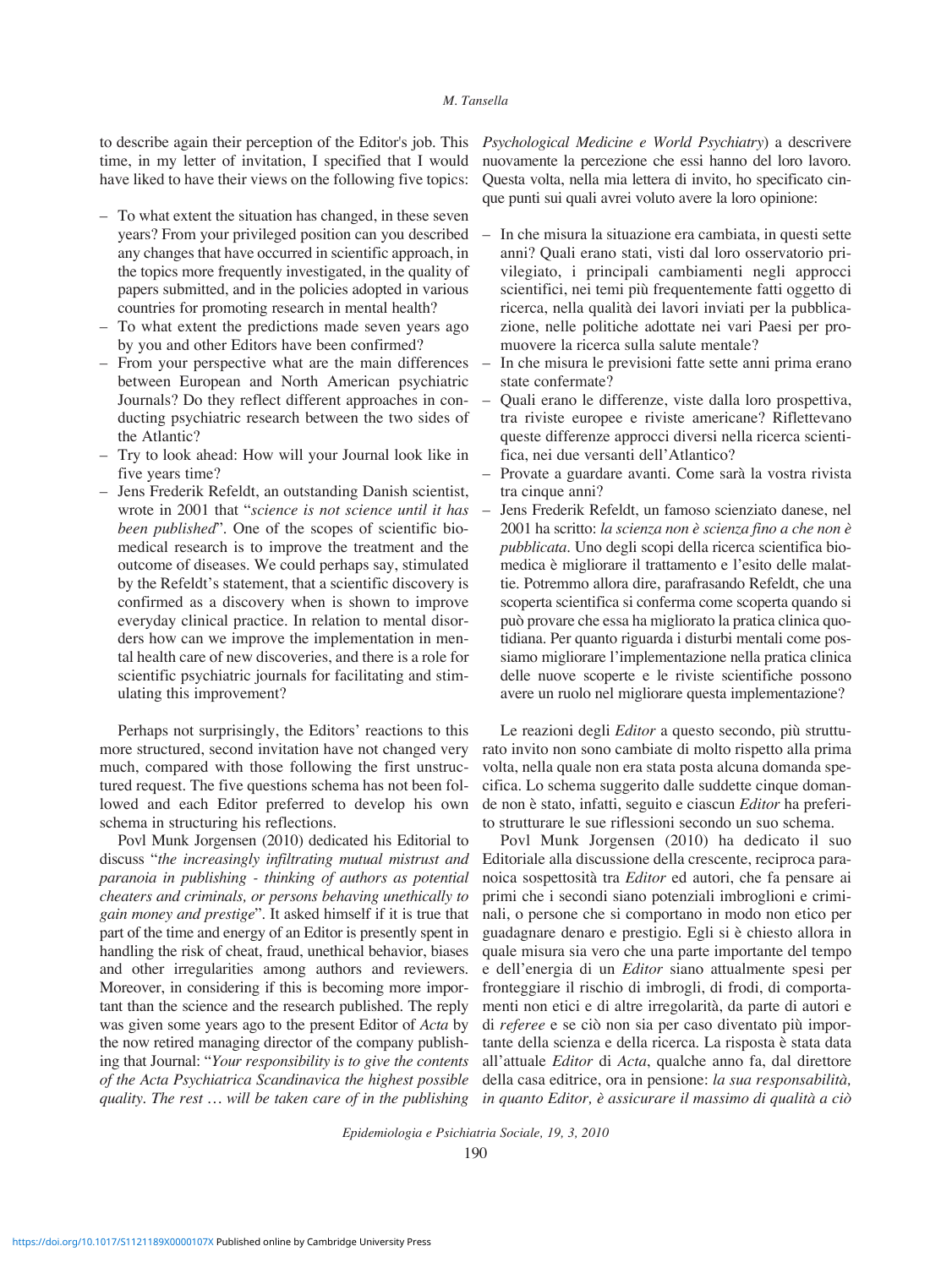*company*". I wonder to what extent this applies to the majority of leading psychiatric journals around the world.

Peter Tyrer (2010) in his Editorial discusses in detail each of the targets he set himself when he became Editor of the *British Journal of Psychiatry* in 2003, namely: the journal should be both topical and learned, to have both immediate and long-term impact, to appeal equally to the busy clinician and the earnest researcher, and to be both serious and entertaining. He also remembered to give a reply to my fourth question and predicted that the "yellow journal", in five years time, will be read on I-phones long before it will drop through the letter box. I appreciate his critical view on Impact Factor (*the focus on impact factor can be unfair yet despite these criticism we, as yet, have no other comparable index which is better than the impact factor ... and it is likely to remain for a little longer yet*). I also liked his citation of Thomas Wakley's (the founder of the *Lancet* in 1823) three cardinal aims: to entertain, instruct and reform. In other words, we could say that if a psychiatric journal, as the contemporary biomedical research, should be both "theory enhancing" and "change promoting" (see for further details in Tansella, in press), this should be achieved with a touch of entertainment, which is, according to Tyrer (2010) the "*best form of education*".

Carmine Pariante, Associate Editor of *Psychological Medicine*, reporting on his relatively recent experience, states that among the many problems that an Editor encounters, it is worth remembering the need to anticipate trends, investigate misbehaviours, settle ethical disputes and interface with the lay press (Pariante, 2010). So an Editor should be a *guarantor of the quality* (compared to few years ago papers published today in the same journal are better, so publishing in high-impact journals is becoming more and more difficult); a *gatekeeper* (in *Psychological Medicine* up to 50% of papers do not go to referees and are rejected by the editors); a *journalist* (the papers need to be clinically relevant and to reach an audience larger than just scientists and should ideally be picked up by the press); a *movie producer* (a good paper needs to have a clear story-line, should move the reader and should deal with problems that are socially or clinically important, or difficult to resolve); *a fashion guru* (the Editor should create the new trends, should be innovative, visionary and brave, while on the other side referees tend to be conservative); *a detective* (discover when a paper is not novel); *a moral arbiter* (the Editor deals with letters of complaint, appeals and re-appeals, attacks; and finally must be able to understand the commercial basis of scientific publishing).

Finally Mario Maj informed us about the recent developments of *World Psychiatry* (Maj, 2010), published now in five languages and reaching more than 33,000 psychiatrists in 121 countries. Not surprisingly its first Impact Factor was pretty high (3.896, in 2008). The Journal has the

*che viene pubblicato. A tutto il resto … pensa la Casa Editrice*. Mi chiedo in che misura ciò sia vero per la maggior parte delle riviste scientifiche, in giro per il mondo.

Peter Tyrer (2010), nel suo Editoriale discute in dettaglio ciascuno degli obiettivi che si pose quando nel 2003 assunse la direzione del *British Journal of Psychiatry*, vale a dire: la rivista deve essere al tempo stesso aggiornata e culturalmente valida, deve avere un impatto immediato ed a lunga distanza, deve interessare il clinico ed il ricercatore, deve essere seria e divertente. Egli si è poi ricordato di rispondere al mio quarto quesito, facendo la previsione che, tra cinque anni, la rivista sarà probabilmente letta sugli *smarth phone* prima che il postino possa consegnare la versione cartacea. Ho apprezzato la sua visione critica dell'*Impact Factor* (*il focus sull'Impact Factor può essere non equo - ma, nonostante tutte le critiche che è possibile fare ad esso, non esiste ancora un altro indicatore migliore … ed esso è quindi destinato a sopravvivere per un po'*). Mi è piaciuta anche la sua citazione di Thomas Wakley, il fondatore nel 1823 della rivista *The Lancet*, che menzionò tre scopi cardinali: intrattenere, istruire e riformare. Possiamo allora dire che, se una rivista scientifica, come la ricerca biomedica contemporanea, deve essere al tempo stesso *theory enhancing* (deve sviluppare le teorie di base) e *change promoting* (deve essere capace di promuovere innovazione e cambiamento) (Tansella, in press), ciò deve essere fatto con la "mano leggera", con un tocco di divertimento, con *entertainment*, che secondo Tyrer (2010) è *la miglior forma di didattica*.

Carmine Pariante, *Associate Editor* di *Psychological Medicine*, facendo riferimento alla sua relativamente recente esperienza, dice che, tra i molti problemi che un *Editor* deve affrontare, bisogna includere la necessità di anticipare i trend, di indagare sui comportamenti scorretti, di risolvere le dispute etiche e di avere buone relazioni con la stampa (Pariante, 2010). Quindi un *Editor* deve essere il *garante della qualità* (se si confrontano con quelli pubblicati pochi anni fa sulle stesse riviste, i lavori di oggi sono migliori, quindi sarà sempre più difficile pubblicare su buone riviste), un *sorvegliante con funzioni di filtro* (fino al 50% dei lavori inviati a *Psychological Medicine* non vanno ai *referee* e sono respinti in prima battuta dagli *Editor*), un *giornalista* (gli articoli devono essere clinicamente rilevanti e devono raggiungere un pubblico più vasto degli addetti ai lavori, devono idealmente raggiungere i media), un *produttore cinematografico* (un buon articolo deve avere una "storia" chiara, deve interessare il lettore e deve riguardare problemi socialmente e clinicamente rilevanti, o difficili da risolvere), uno *stilista* (deve saper creare nuovi trend, deve essere innovativo, deve guardare al futuro con immaginazione e coraggio), un *detective* (deve scoprire gli articoli non realmente nuovi) e, infine, deve essere un *arbitro morale*